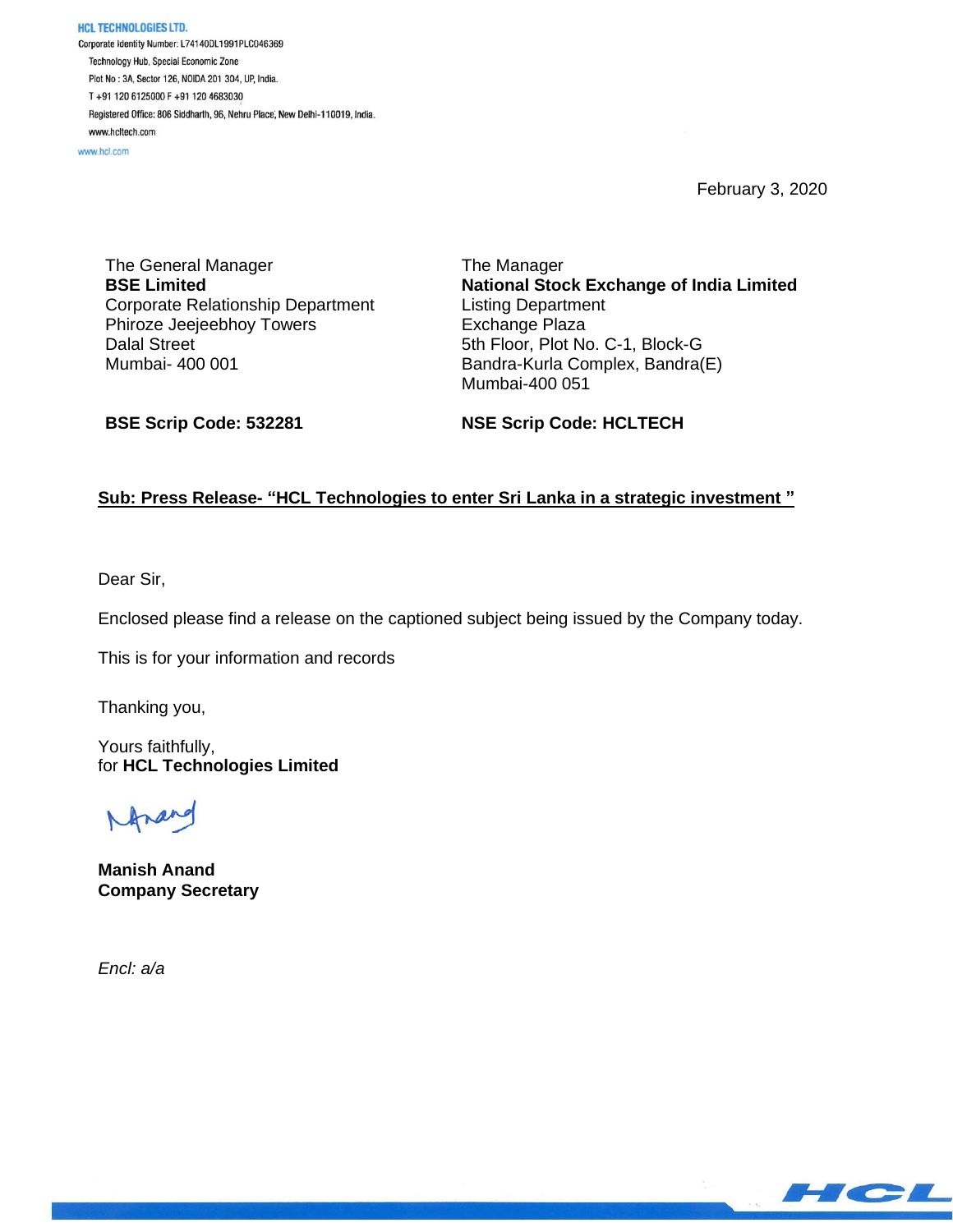

# **HCL Technologies to enter Sri Lanka in a strategic investment**

**Colombo, Sri Lanka and Noida, India -- February 03, 2020:** Signing an agreement with the Board of Investment (BOI) of Sri Lanka, HCL Technologies (HCL), a leader in global technology announced the establishment of its global delivery center in Colombo. Marking its presence within the region, HCL aims at boosting employment, providing resources and skilling the local talent to serve its global clients.

Founded in 1976, HCL Technologies is a next-generation global technology company that helps enterprises reimagine their businesses for the digital age. A true multinational, HCL is headquartered in India with significant global presence across various key industries and sectors.

A key part of HCL's business and development strategy in Sri Lanka will be to generate local employment and provide the right skilling programs that will augment the growth of the knowledge services industry in the island. Collaborating with the BOI of Sri Lanka, HCL's local entity – HCL Technologies Lanka (Private) Limited will implement its Work Integrated Education Program to foster growth by actively cooperating with local ICT and engineering institutions to develop and train the island's talent pool. Through this delivery center in Colombo global clients will be provided with valuable services in the areas comprising of Applications & System Integration Services, Infrastructure Services and Digital Process Operations.

"It is a landmark moment for us as we begin our operations in the beautiful country of Sri Lanka. We are very happy with the progressive policies this country has and thus, we are fully prepared and committed to bring in new opportunities for the local workforce and creating ever-lasting partnerships within the region. Our valuable partnership with the BOI will help us showcase the true essence of our culture of 'Relationship Beyond the Contract'. By imbibing our ideapreneurship™ culture we will be aiming to provide best-in-class support to the global clients with the help of local talent pool." said Corporate Vice President of HCL Technologies, Srimathi Shivashankar.

Director General of the Board of Investment (BOI) of Sri Lanka, Champika Malalgoda said: "We are pleased to partner with HCL Technologies – one of the world's leading technology companies to take forward our development vision for Sri Lanka. Sri Lanka has built a reputation for hardworking, dedicated and talented IT professionals who have delivered innovative and futuristic IT solutions to the world. We are one of the best destinations for providing off-shore services for Information Technology Enabled Service (ITEs) as well as services related to Finance and Accounting, Legal, Insurance, Banking and Telecommunications. HCL Technologies has the resources that will enhance and empower our local IT talent to achieve the national goals set out for the sector. We are delighted with this opportunity and look forward to a longstanding partnership."

### **About HCL Technologies**

HCL Technologies (HCL) empowers global enterprises with technology for the next decade today. HCL's Mode 1-2-3 strategy, through its deep-domain industry expertise, customer-centricity and entrepreneurial culture of ideapreneurship™ enables businesses to transform into next-gen enterprises.

HCL offers its services and products through three business units - IT and Business Services (ITBS), Engineering and R&D Services (ERS) and Products & Platforms (P&P). ITBS enables global enterprises to transform their businesses through offerings in areas of Applications, Infrastructure, Digital Process Operations and next generational digital transformation solutions. ERS offers engineering services and solutions in all aspects of product development and platform engineering. Under P&P, HCL provides modernized software products to global clients for their technology and industry-specific requirements. Through its cutting-edge co-innovation labs, global delivery capabilities and broad global network, HCL delivers holistic services in various industry verticals, categorized under Financial Services, Manufacturing, Technology & Services, Telecom & Media, Retail & CPG, Life Sciences & Healthcare and Public Services.

As a leading global technology company, HCL takes pride in its diversity, social responsibility, sustainability and education initiatives. As of 12 months ended December 31, 2019, HCL has a